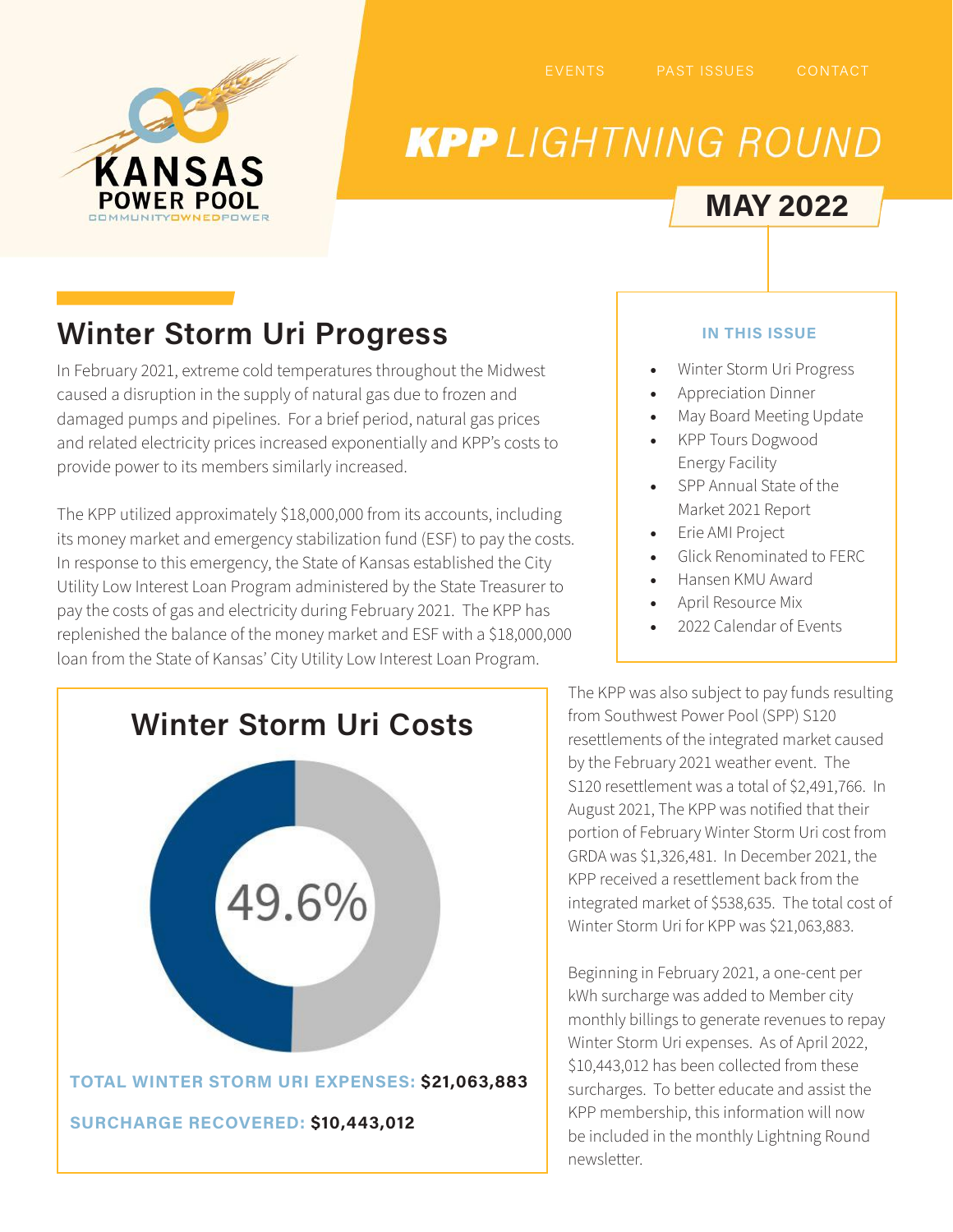### **KPP** LIGHTNING ROUND

## **KPP Holds 2022 Member Appreciation Dinner**

On April 27, KPP held its annual Member Appreciation Dinner in Wichita. Held in conjunction with the KMU 2022 Conference, the Member Appreciation Dinner provided an opportunity for KPP members to come together for a relaxing evening of great food and fellowship. It is also an opportunity for the KPP Board and staff to offer thanks for their support and dedication to the agency.

The dinner was held at a new location this year. The Boathouse, located directly across from the Wichita Hyatt Regency, was a unique venue that also allowed members to explore the Kansas Sports Hall of Fame located within the facility. Thanks to all the KPP members that joined us for the Member Appreciation Dinner.











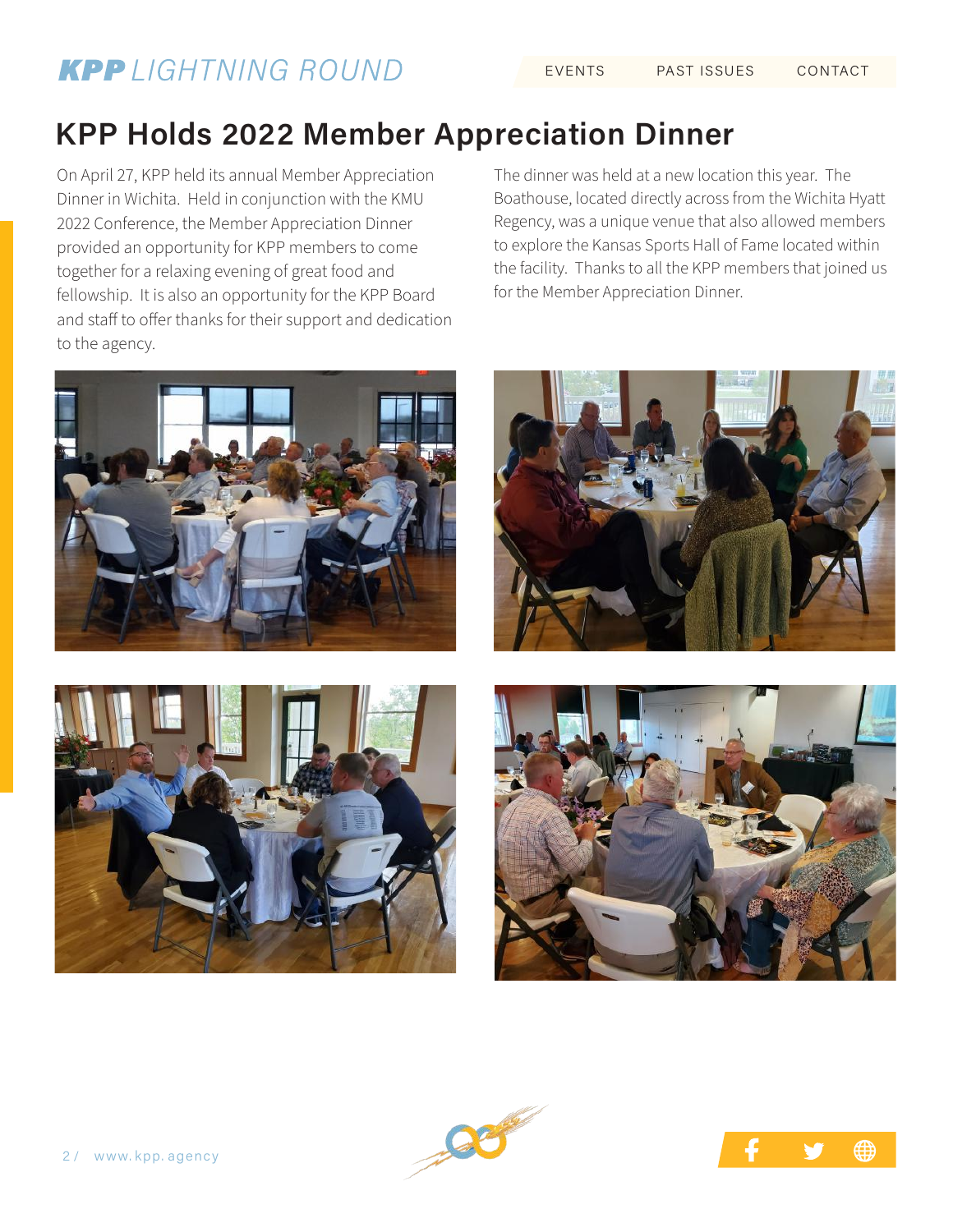### **May Board Meeting Update**

**COLIN HANSEN, CEO / GENERAL MANAGER**

The KPP Board of Directors held their regular monthly meeting on Thursday, May 19. The meeting included two action items in addition to updates from the KPP staff on a variety of projects.

### **April 2022 ECA Analysis**

KPP Director of Engineering Services James Ging provided the energy cost adjustment (ECA) for April 2022. The ECA analysis is provided at the beginning of every KPP Board meeting and members are encouraged to listen in and ask questions. In April, KPP's transmission costs were above budget by \$56,978. However, energy costs were below budget by \$560,512 and capacity costs were below budget by \$223,366. The KPP load factor for the month was 67 percent compared to a budgeted load factor of 74 percent. The overall ECA for April was very favorable compared to budget. The actual ECA of \$0.00646 compared to a budget forecast of \$0.01774. April is typically budgeted to be the highest ECA of the year due to decreased energy sales during the shoulder months.

#### **Winter Storm Uri Costs**

Over the last month, numerous KPP members have contacted staff asking about the status of the Winter Storm Uri surcharge and how long it might be expected to continue. In response, KPP staff recommended to the Board that we include a chart in each monthly KPP Lightning Round newsletter showing the agency's progress towards paying off the unexpected Winter Storm Uri costs. The KPP Board strongly agreed and directed staff to include the information in the monthly Lightning Round.

#### **RICE NESHAP Performance Testing**

KPP Assistant General Manager of Operations Larry Holloway presented a proposal to the Board for performance testing and compliance documents for KPP member communities that operate reciprocating internal combustion engines (RICE) and are subject to the RICE NESHAP emissions regulations under 40 CFR 63 Subpart ZZZZ. The Board approved the proposal and Donna Oehm of Power Plant Compliance will be available to KPP members to conduct the performance testing.

#### **ARRs – "Auction Revenue Rights"**

Holloway also updated the Board about nomination of congestion paths in the Southwest Power Pool (SPP) annual ARR allocation. ARR refers to "Auction Revenue Right", a financial right that is awarded during the Annual ARR Allocation Process that entitles the holder to a share of the auction revenues generated in the applicable Transmission Congestion Rights (TCR) Auction(s) and/or entitles the holder to self-covert the ARRs into TCRs. The Board authorized KPP CEO / General Manager Colin Hansen to negotiate and execute an amendment with energy service company Tenaska Power Services Co. dealing with the monthly ARR allocation process.

#### **Engineering Report**

Ging updated the Board about the Kingman Cunningham substation project that is close to completion. KPP and the City of Kingman have developed the project that will interconnect Kingman's 34.5 kilovolt (kV) line to a new 115 kV substation northwest of Cunningham, Kansas. Upon completion, the city will no longer have transmission import limits and their generation facilities will be able to fully dispatch in the Southwest Power Pool Integrated Market. The goal is to have the project energized by early June.



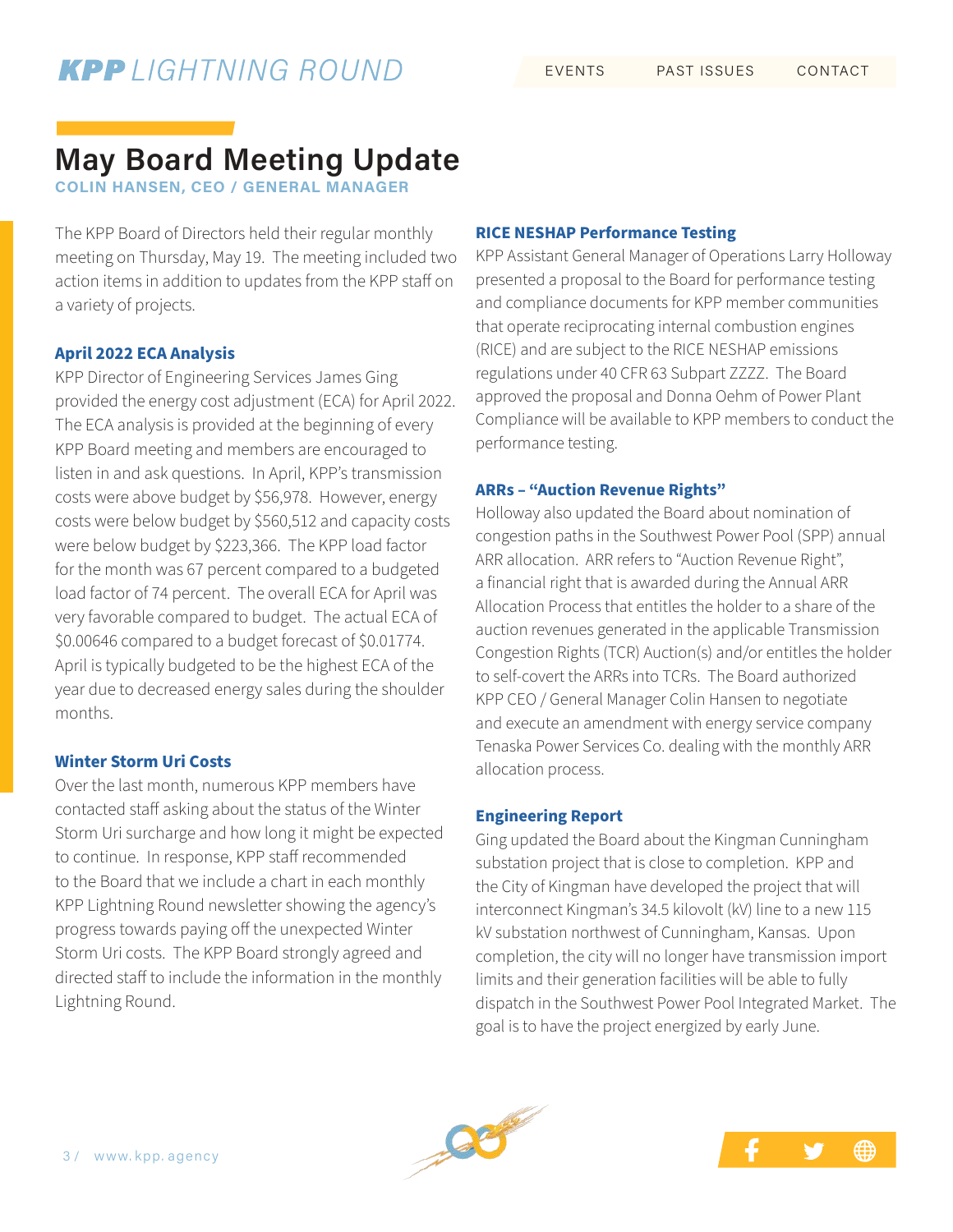### **KPP Board, Staff Tour Dogwood Energy Facility**

Members of the Kansas Power Pool Board of Directors and staff toured Dogwood Energy Facility on May 19, 2022. KPP is a 10.3 percent owner of Dogwood and the natural gas fired power plant makes up an important part of the agency's power supply mix. The Dogwood Energy Facility was KPP's first generation asset when the agency issued bonds in 2012 to acquire a significant portion of the power plant.



Dogwood Energy Facility Plant Manager Steve Hilger describes

Located in Pleasant Hill, Missouri, Dogwood uses highly efficient combined-cycle technology based on two Siemens Westinghouse 501F combustion turbines. The turbines began commercial operations in 2003 and have been upgraded to the latest technology offered by Siemens. The majority owners of the facility are five public power agencies / utilities. The total capacity of the plant is 675 megawatts (MW).



Dogwood Energy Facility Plant Manager Steve Hilger describes From left to right: Vickie Matney (KPP), Brooke Carroll (KPP),<br>the attributes of the combined cycle gas plant. Mayor Lou Thurston (Hillsboro), Larr Ging (KPP), Gus Collins (Winfield), Colin Hansen (KPP), Brad Mears (KMU), Chris Komarek (Ellinwood), Tim Johnson (Augusta), Scott Glaves (Clay Center), and J.T. Klaus (TWG).



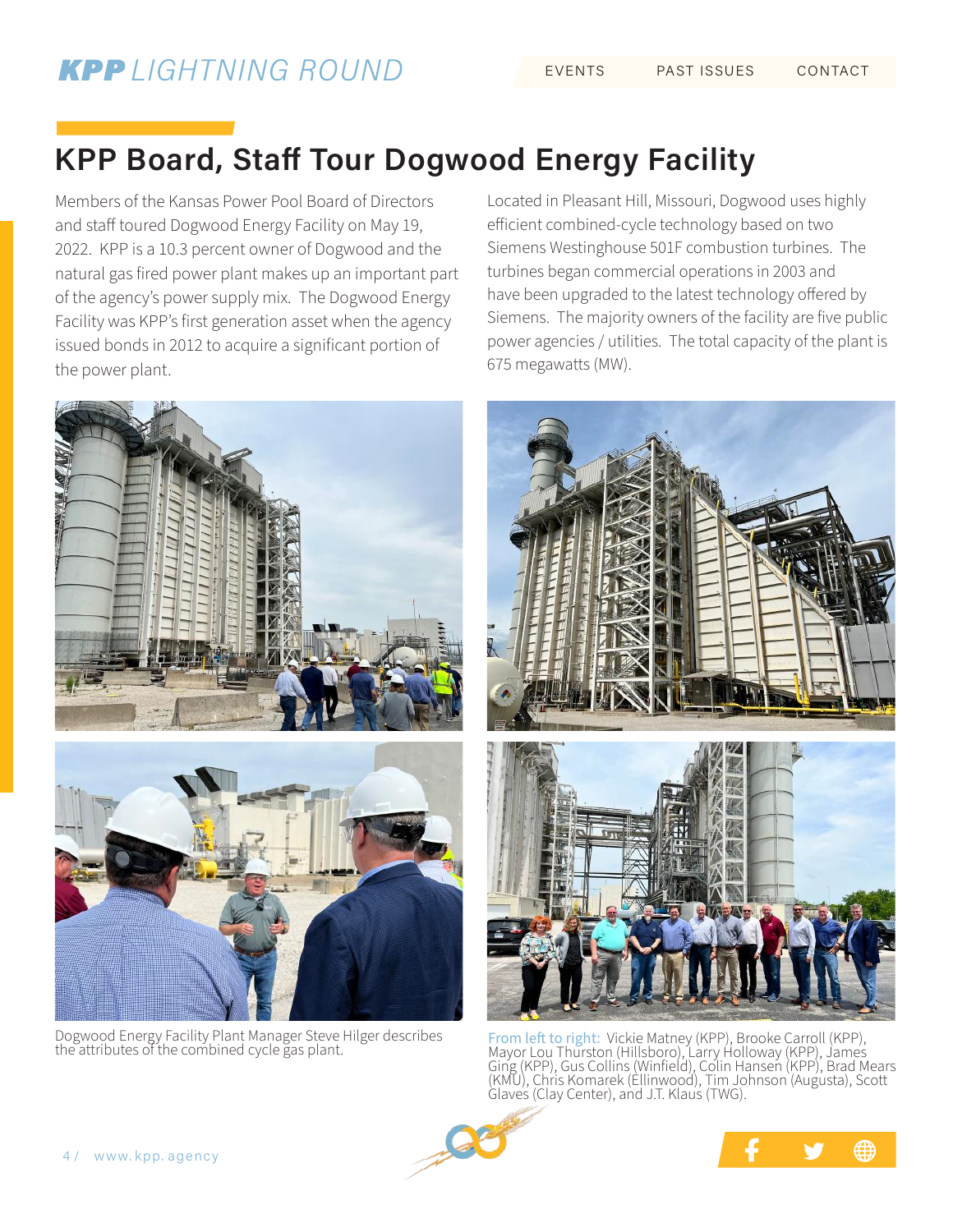### **SPP Annual State of the Market 2021 Report**

The Southwest Power Pool (SPP) Marketing Monitoring Unit (MMU) released its Annual State of the Market report for 2021. As expected, Winter Storm Uri was the predominant story for the year. Many of the metrics in this report are heavily skewed as a result of the event. For some of the highlights shared below, 2021 values for the full calendar year are shown as well as values for 2021 with February excluded in order to provide a better year-over-year comparison:

#### **Day-ahead market and real-time market prices**

**increased.** The average day-ahead price was \$27/ MWh and the average real-time price was \$25/MWh when the winter weather event is excluded, both a 50 percent increase over 2020. When the winter weather event is included, the day-ahead market price averaged \$63/MWh and real-time market price was \$37/MWh for 2021, an increase of 250 percent for day-ahead and 120 percent for real-time over 2020. Higher gas prices along with effects of the February winter weather event are the largest contributors for the increase.

**Gas prices increased.** The average gas price for 2021 at the Panhandle Eastern hub was \$3.44/MMBtu when the winter weather event is excluded, an increase of 100 percent from \$1.72/MMBtu in 2020. When the winter weather event is included, the average price for the year was \$4.96/MMBtu, up 190 percent.

**Make-whole payments increased.** Make-whole payments in 2021 were up markedly over 2020, even when removing February from the 2021 totals. Without February, day-ahead make-whole payments totaled \$75 million, up 41 percent from 2020 and real-time makewhole payments totaled \$116 million, up 128 percent from 2020. Including February, day-ahead make-whole payments for 2021 totaled \$978 million, with 93 percent of those occurring during February. Real-time makewhole payments totaled \$354 million, with 67 percent of those occurring during February.

**Negative priced intervals increased.** The frequency of negative priced intervals increased by 70 percent in the day-ahead market and by 37 percent in the real-time market over 2020. Fifteen percent of all asset owner intervals in the real-time market had negative prices, up from the 11 percent in 2020. Eight percent of the day-ahead asset owner intervals had negative prices, up from 4.5 percent in 2020. The MMU remains concerned about the continued increasing frequency of negative price intervals. Negative prices may not be a problem in and of themselves, however, they do indicate an increase in surplus energy on the system and/or an increase in available low-cost generation.

**Congestion costs increased.** Total congestion payments for 2021 were nearly \$1.2 billion; up from \$450 million in 2020. This marked increase can primarily be attributed to the proximity of existing generation to load, the proximity of newly constructed generation to load, the outage of key transmission facilities.

**Generation mix changed.** Coal generation represented the largest portion of total energy produced at 35.8 percent of the total. Wind generation was slightly behind at 34.6 percent of the total. Gas resources saw a decrease in generation in 2021 to 19.9 percent, with high gas prices causing other generation types to be more economic.

**Wind generation increased.** Nearly 3,800 MW of wind generation capacity was added to the market in 2021. Wind generation capacity now accounts for 29 percent of installed nameplate capacity in the SPP market and stands at 30,493 MW.



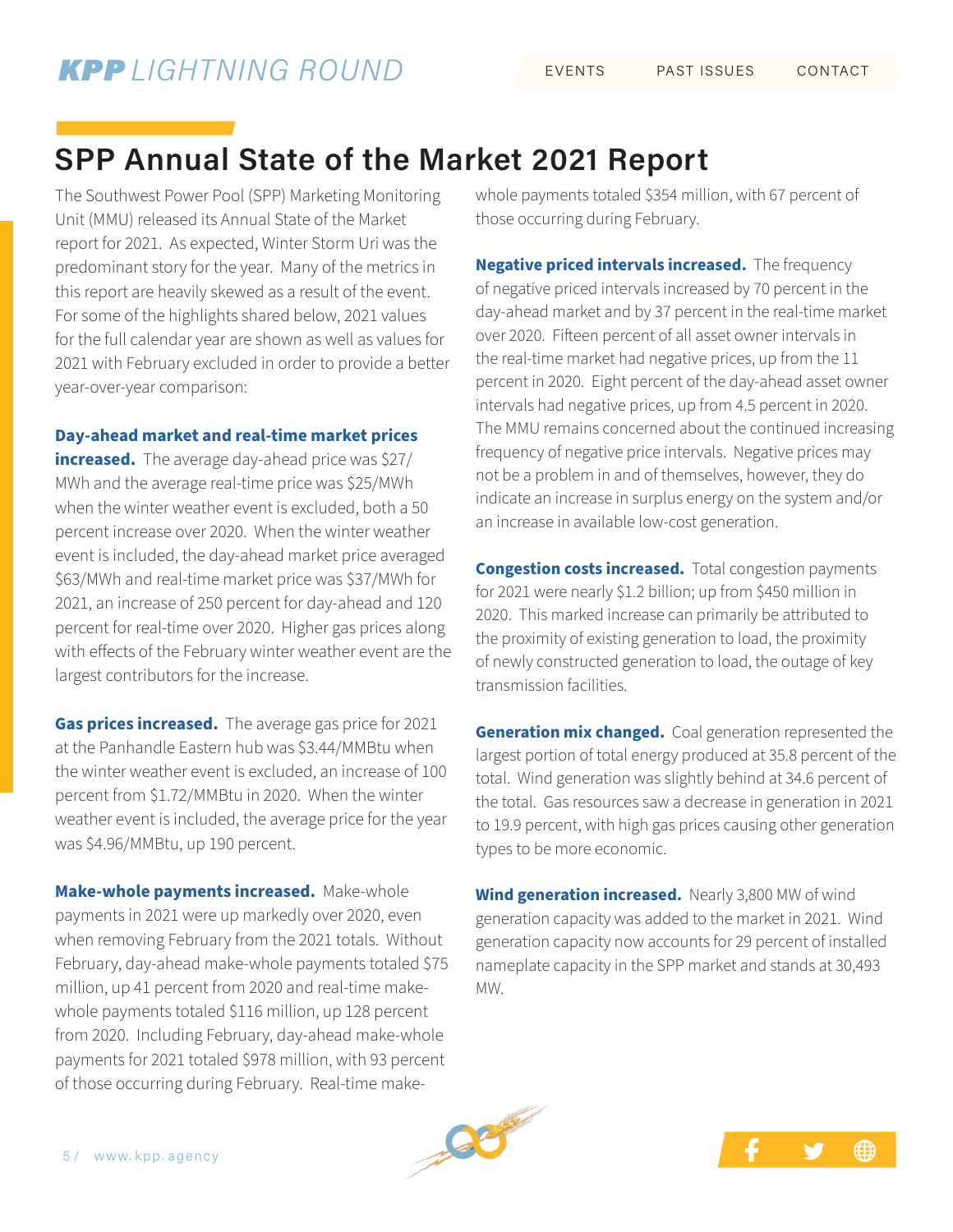### **Another KPP Member Installs Advanced Metering Infrastructure (AMI)**

We are pleased to announce that another KPP Member city has completed the installation processes of AMI for their electric utility. The City of Erie made the commitment back in December 2020 to move ahead with this advanced technology after researching various vendors and options and attending the KPP AMI Technical event held at the KMU Training Center earlier that year. Erie decided to install the Vision Metering system, which met their goals and needs in an affordable manner. Soon, the city intends to install water meters, which will be compatible with the Vision Metering system.

On April 25, contractors made their way to Erie and conducted a mass meter exchange on electric meters and completed nearly 600 meter exchanges in three days. The city opted to go a step further and have the contractors do CT testing on the polyphase meters to review the accuracy of current installations and make recommendations to improve reliability and reporting. With the new automated meters and technology, the City of Erie, will be able to read meters remotely from the city offices, saving time, labor, and money, and increasing safety measures for city staff. In addition to reducing operational costs, the new meters, which can receive and send information to computers at the city offices, will help improve the reliability of their system. The new technology allows them to detect problems more quickly and to locate outages more precisely. In some cases, they will be able to fix the problem before customers know their power has been out.

We encourage any member interested in knowing more about AMI to contact James Ging or Brooke Carroll for more information.



### **Glick Renominated for FERC Chair by President Biden**

President Biden recently renamed Richard Glick as Federal Energy Regulatory Commission (FERC) Chairman and renewed him to serve another term. He had been serving a Commission term that ends June 30, 2022. Glick was first named to FERC by President Trump in August 2017 and confirmed by the U.S. Senate on November 2, 2017. Prior to joining the Commission, he was General Counsel for the Democratic members on the U.S. Senate Energy and Natural Resources Committee, serving as a Senior Policy Advisor on numerous issues including electricity and renewable energy.

Prior to that, he was Vice President of Government Affairs for Iberdrola's renewable energy, electric and gas utility, and natural gas storage businesses in the United States. Glick previously served as a Director of Government Affairs for PPM Energy and before that was Director of Government Affairs for PacifiCorp. Glick served as a Senior Policy Advisor to U.S. Energy Secretary Bill Richardson, and before that was Legislative Director and Chief Counsel to U.S. Senator Dale Bumpers (D-AR). From 1988-1992, Chairman Glick was an Associate with the law firm of Verner, Liipfert, Bernhard, McPherson and Hand. He is a graduate of The George Washington University and Georgetown Law.



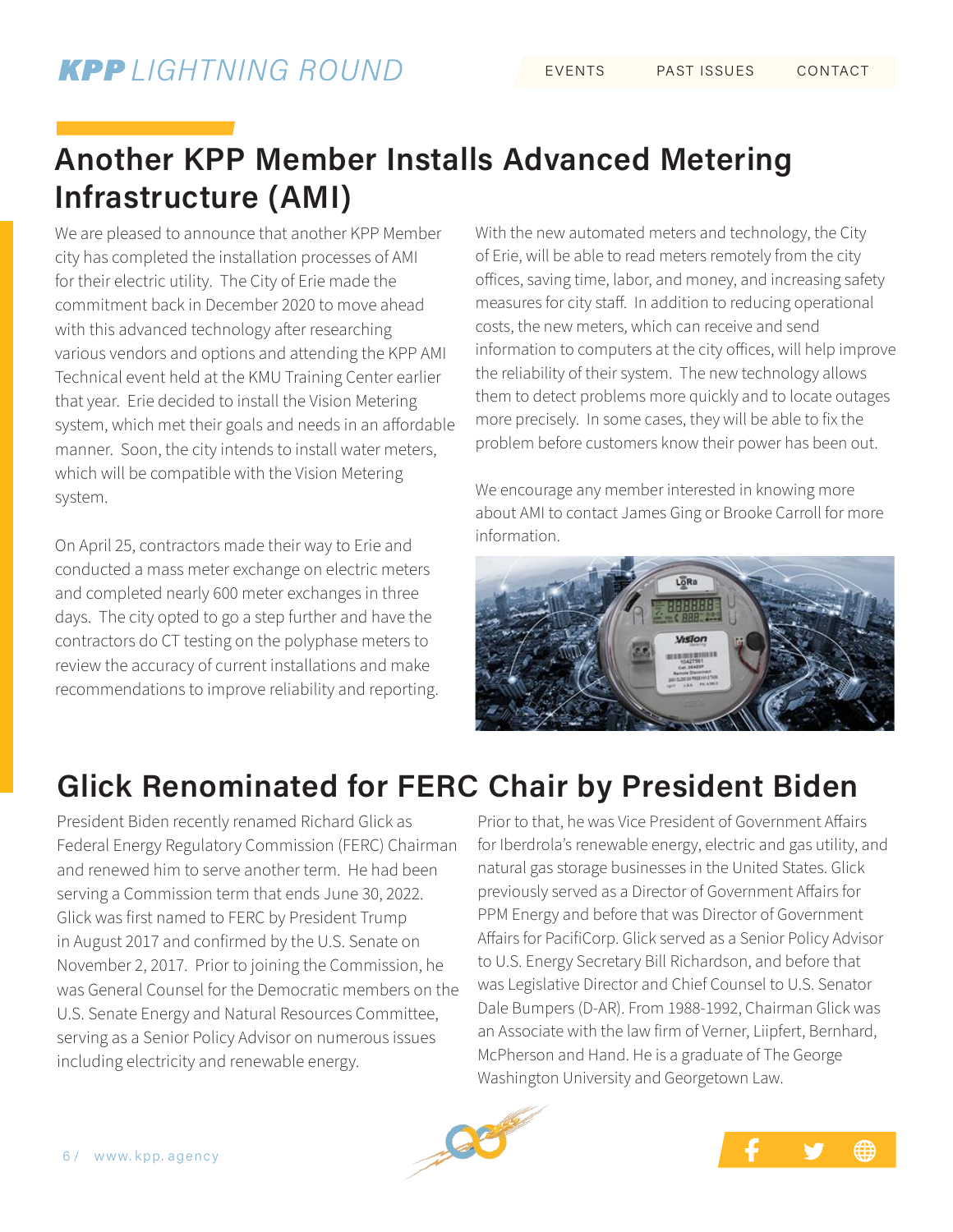### **Hansen Receives KMU Schowalter Award**

**KMU PRESS RELEASE**

Colin Hansen, CEO and General Manager of the Kansas Power Pool, and former Executive Director of Kansas Municipal Utilities, was presented with the 2022 Edgar P. Schowalter Award by Kansas Municipal Utilities (KMU), the statewide association of municipally-owned and operated electric, gas, water and wastewater utilities in Kansas. The award, the highest honor provided by KMU, is given annually to recognize individuals that have made outstanding contributions to the municipal utility industry. Hansen was presented the award at the KMU 2021 Conference in Wichita on April 28, 2022, by Brad Mears, KMU Executive Director.

"Colin Hansen has probably done more to advance the interests of municipally-owned utilities in Kansas in his 22 years of service to the association than any other person in the history of KMU," said Mears. "Through his vision and leadership as KMU Executive Director, KMU was able to dramatically transform the organization to expand the programs and services KMU now offers to its member utilities."

Colin started his utility association career with the Iowa Association of Municipal Utilities (IAMU) in 1995, but, in 2000, he was hired the KMU Executive Director position of Kansas Municipal utilities. Under Hansen's leadership, KMU grew more than 10-fold in size and scale including the construction of the KMU Training Center, a \$3.3 million world-class utility training facility dedicated to workforce development for municipal utilities. He oversaw the growth expansion of technical and safety training opportunities for electric and natural gas utilities while dedicating new resources to enhance water and wastewater training and programming for member cities.

During his tenure at KMU, Colin was appointed by a Kansas Governor to Chair the Kansas Energy Council, as well as serving as chair of the Midwest Municipal Utilities, and the APPA Legislative and Resolutions Committee. He was appointed to committees and task forces on electric, natural gas, water and telecommunications issues by four separate Kansas governors. And, he is currently serving as the Chair of the American Public Power Association through June.

Colin points to his most significant accomplishments at KMU as the construction of the KMU Training Center for municipal utilities and to assembling a staff that could make things happen. When Colin left KMU, he said, "KMU has meant the world to me -- the member cities and staff are family. The progress we have made together in support of communityowned utilities will be some of the proudest achievements of my career."

The Schowalter Award is named after the late Ed Schowalter, who was an outstanding leader in the municipal utility industry, both in Kansas and across the United States. Mr. Schowalter served the Kansas City Board of Public Utilities for 28 years and was as a guiding force for KMU for over 27 years.